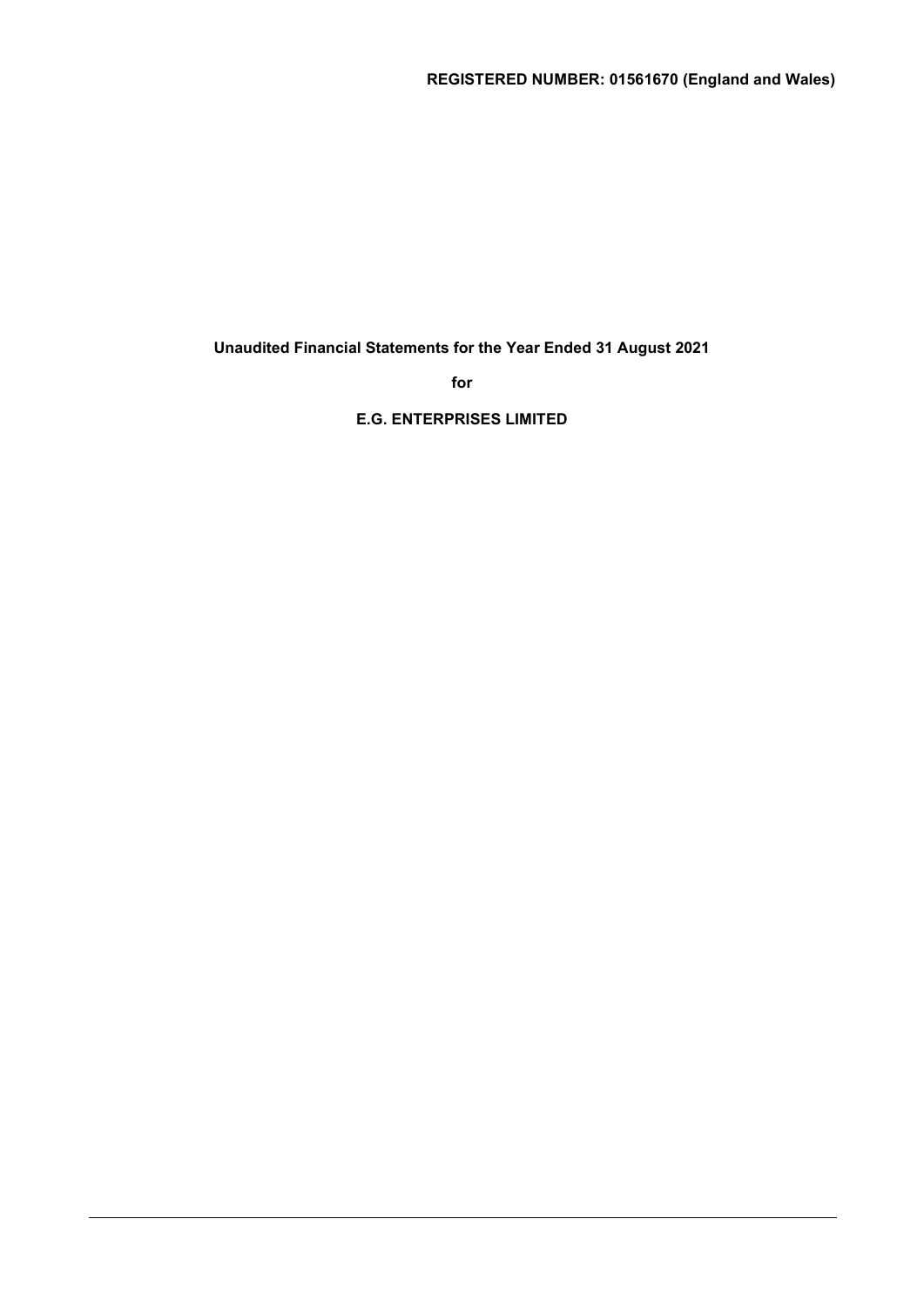#### Contents of the Financial Statements for the Year Ended 31 August 2021

|                                          | Page |
|------------------------------------------|------|
| <b>Company Information</b>               |      |
| <b>Balance Sheet</b>                     | 2    |
| <b>Notes to the Financial Statements</b> | 3    |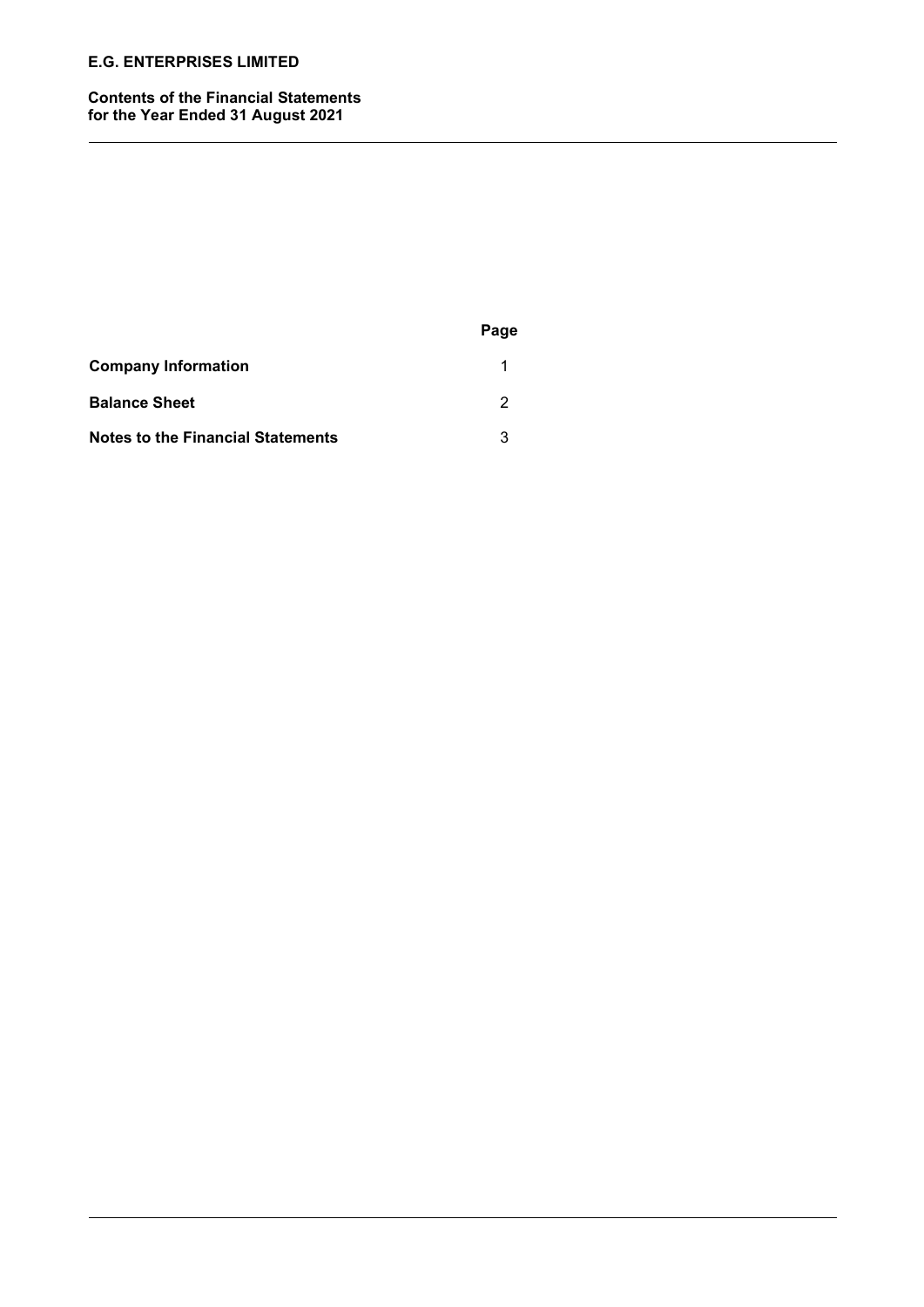Company Information for the Year Ended 31 August 2021

DIRECTORS: A Messenger

N H M Hitchens

REGISTERED OFFICE: Bucks County Museum

 Church Street Aylesbury Buckinghamshire HP20 2QP

REGISTERED NUMBER: 01561670 (England and Wales)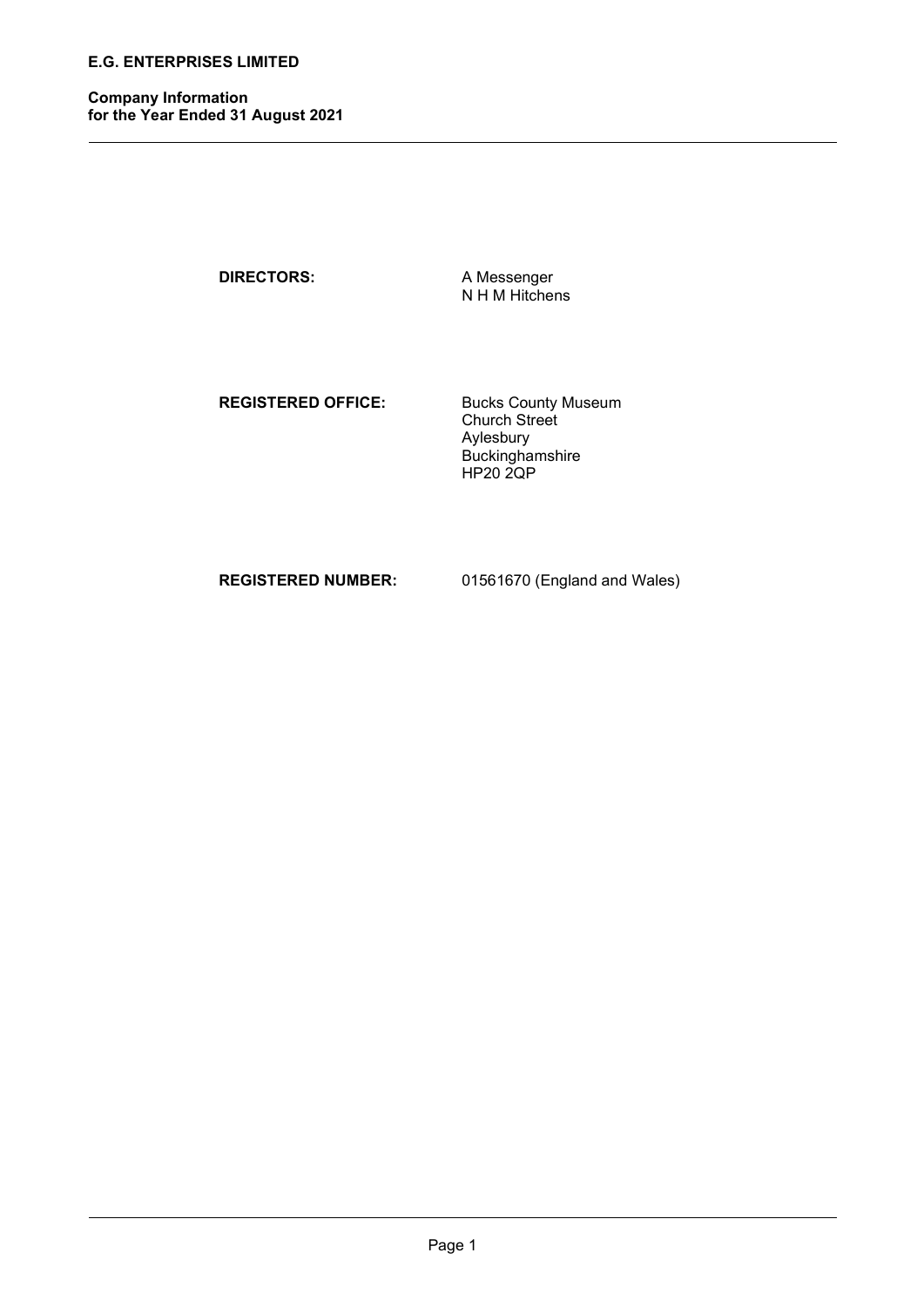#### Balance Sheet 31 August 2021

|                                     |              | 2021   | 2020   |
|-------------------------------------|--------------|--------|--------|
|                                     | <b>Notes</b> | £      | £      |
| <b>FIXED ASSETS</b>                 |              |        |        |
| Tangible assets                     | 4            |        |        |
| <b>CURRENT ASSETS</b>               |              |        |        |
| <b>Debtors</b>                      | 5            | 63,336 | 56,063 |
| Cash at bank                        |              | 13,315 | 1,175  |
|                                     |              |        |        |
|                                     |              | 76,651 | 57,238 |
| <b>CREDITORS</b>                    |              |        |        |
| Amounts falling due within one year | 6            | 70,142 | 53,181 |
|                                     |              |        |        |
| <b>NET CURRENT ASSETS</b>           |              | 6,509  | 4,057  |
|                                     |              |        |        |
| <b>TOTAL ASSETS LESS CURRENT</b>    |              |        |        |
| <b>LIABILITIES</b>                  |              | 6,509  | 4,057  |
|                                     |              |        |        |
|                                     |              |        |        |
| <b>CAPITAL AND RESERVES</b>         |              |        |        |
| Called up share capital             |              | 100    | 100    |
| Retained earnings                   |              | 6,409  | 3,957  |
|                                     |              |        |        |
| <b>SHAREHOLDERS' FUNDS</b>          |              | 6,509  | 4,057  |

The company is entitled to exemption from audit under Section 477 of the Companies Act 2006 for the year ended 31 August 2021.

The members have not required the company to obtain an audit of its financial statements for the year ended 31 August 2021 in accordance with Section 476 of the Companies Act 2006.

The directors acknowledge their responsibilities for:

- (a) ensuring that the company keeps accounting records which comply with Sections 386 and 387 of the Companies Act 2006 and
- (b) preparing financial statements which give a true and fair view of the state of affairs of the company as at the end of each financial year and of its profit or loss for each financial year in accordance with the requirements of Sections 394 and 395 and which otherwise comply with the requirements of the Companies Act 2006 relating to financial statements, so far as applicable to the company.

The financial statements have been prepared and delivered in accordance with the provisions applicable to companies subject to the small companies regime.

In accordance with Section 444 of the Companies Act 2006, the Income Statement has not been delivered.

The financial statements were approved by the Board of Directors and authorised for issue on ............................................. and were signed on its behalf by:

................................................................. A Messenger - Director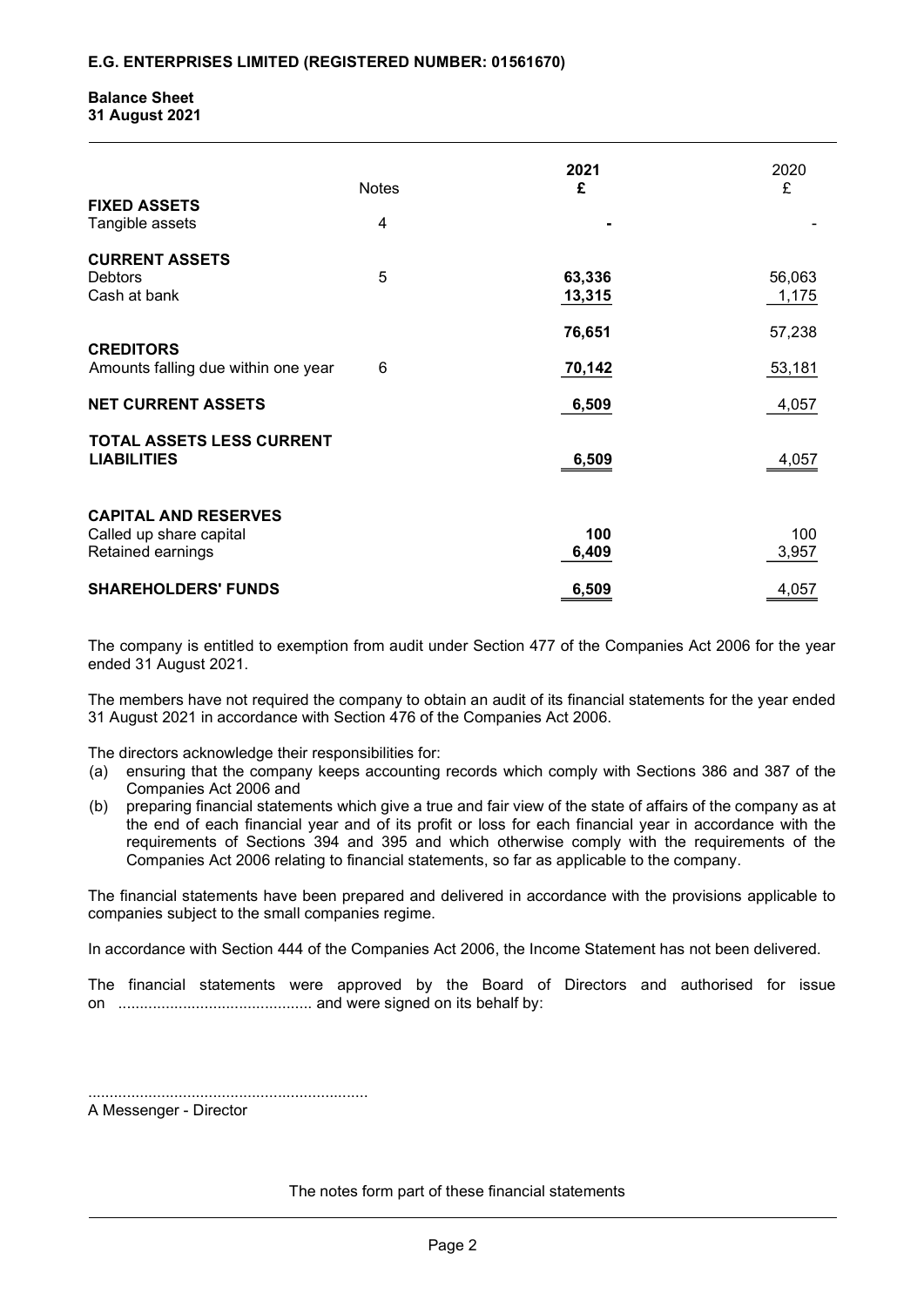#### 1. STATUTORY INFORMATION

E.G. Enterprises Limited is a private company, limited by shares, registered in England and Wales. The company's registered number and registered office address can be found on the Company Information page.

The presentation currency of the financial statements is the Pound Sterling  $(E)$ .

## 2. ACCOUNTING POLICIES

#### Basis of preparing the financial statements

These financial statements have been prepared in accordance with Financial Reporting Standard 102 "The Financial Reporting Standard applicable in the UK and Republic of Ireland" including the provisions of Section 1A "Small Entities" and the Companies Act 2006. The financial statements have been prepared under the historical cost convention.

#### Significant judgements and estimates

The following are the critical judgements and key sources of estimation uncertainty that the Board has made in the process of applying the company's accounting policies and that have the most significant effect on the amounts recognised in the financial statements:

#### Revenue Recognition

Assumptions have been made by management in determining accrued magazine income for issues released prior to the year end for which income is received via stage payments after the Balance Sheet date. This judgement has been based on the latest sales data provided by the magazine distributor.

The basis for establishing income received in advance in connection with magazine subscriptions is also judgemental, and is calculated based upon the month that the subscription is purchased. At the reporting date, the balance is deferred over the remaining term of the subscription. On the basis that subscriptions are on an annual basis, the directors are confident that this does not provide a material level of estimation uncertainty.

#### Turnover

The turnover represents amounts receivable for goods and services net of VAT and trade discounts. Print magazine revenues are recognised in line with the date that the publication becomes available for sale. Digital advertising and other revenues are recognised when the service has been provided.

#### Tangible fixed assets

Depreciation is provided at the following annual rates in order to write off each asset over its estimated useful life.

Plant and machinery etc - 33% on cost

#### Financial instruments

The company only has financial assets and financial liabilities of a kind that qualify as basic financial instruments. Basic financial instruments are initially recognised at transaction value and subsequently measured at their settlement value.

#### **Taxation**

Taxation for the year comprises current and deferred tax. Tax is recognised in the Income Statement, except to the extent that it relates to items recognised in other comprehensive income or directly in equity.

Current or deferred taxation assets and liabilities are not discounted.

Current tax is recognised at the amount of tax payable using the tax rates and laws that have been enacted or substantively enacted by the balance sheet date.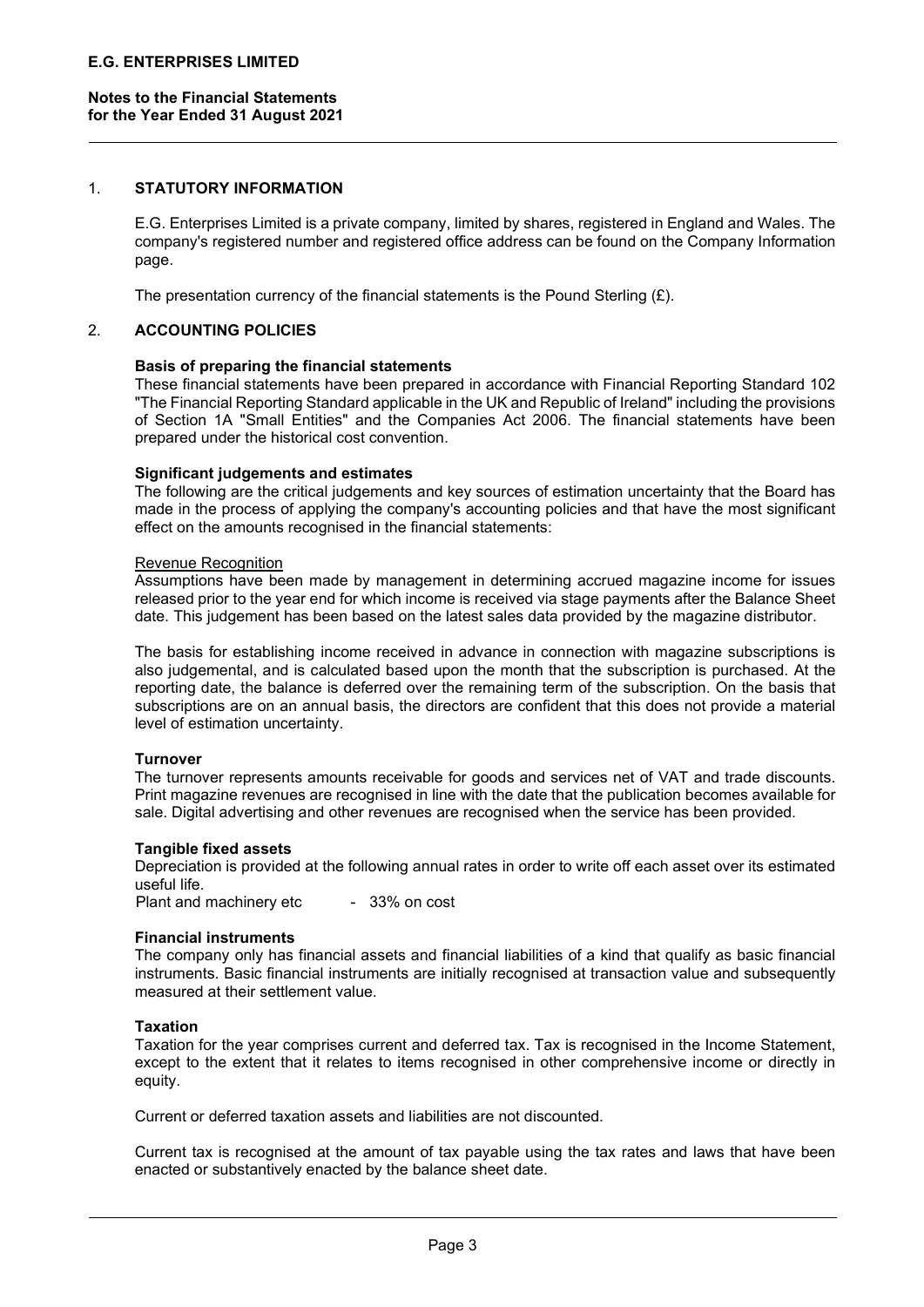## Notes to the Financial Statements - continued for the Year Ended 31 August 2021

# 2. ACCOUNTING POLICIES - continued

#### Deferred tax

Deferred tax is recognised in respect of all timing differences that have originated but not reversed at the balance sheet date.

Timing differences arise from the inclusion of income and expenses in tax assessments in periods different from those in which they are recognised in financial statements. Deferred tax is measured using tax rates and laws that have been enacted or substantively enacted by the year end and that are expected to apply to the reversal of the timing difference.

Unrelieved tax losses and other deferred tax assets are recognised only to the extent that it is probable that they will be recovered against the reversal of deferred tax liabilities or other future taxable profits.

## Cash and cash equivalents

Cash and Cash Equivalents include cash in hand, deposits held at call with banks, other short term liquid investments with original investments of three months or less, and bank overdrafts.

#### **Debtors**

Trade and other debtors are recognised at the settlement amount due after any trade discount offered. Prepayments are valued at the amount prepaid net of any trade discounts due.

#### Creditors and provisions

Creditors and provisions are recognised where the company has a present obligation resulting from a past event that will probably result in the transfer of funds to a third party and the amount due to settle the obligation can be measured or estimated reliably. Creditors and provisions are normally recognised at their settlement amount after allowing for any trade discounts due.

#### 3. EMPLOYEES AND DIRECTORS

The average number of employees during the year was NIL (2020 - NIL).

## 4. TANGIBLE FIXED ASSETS

|                       | <b>Plant and</b><br>machinery<br>etc<br>£ |
|-----------------------|-------------------------------------------|
| <b>COST</b>           |                                           |
| At 1 September 2020   |                                           |
| and 31 August 2021    | 499                                       |
| <b>DEPRECIATION</b>   |                                           |
| At 1 September 2020   |                                           |
| and 31 August 2021    | 499                                       |
| <b>NET BOOK VALUE</b> |                                           |
| At 31 August 2021     |                                           |